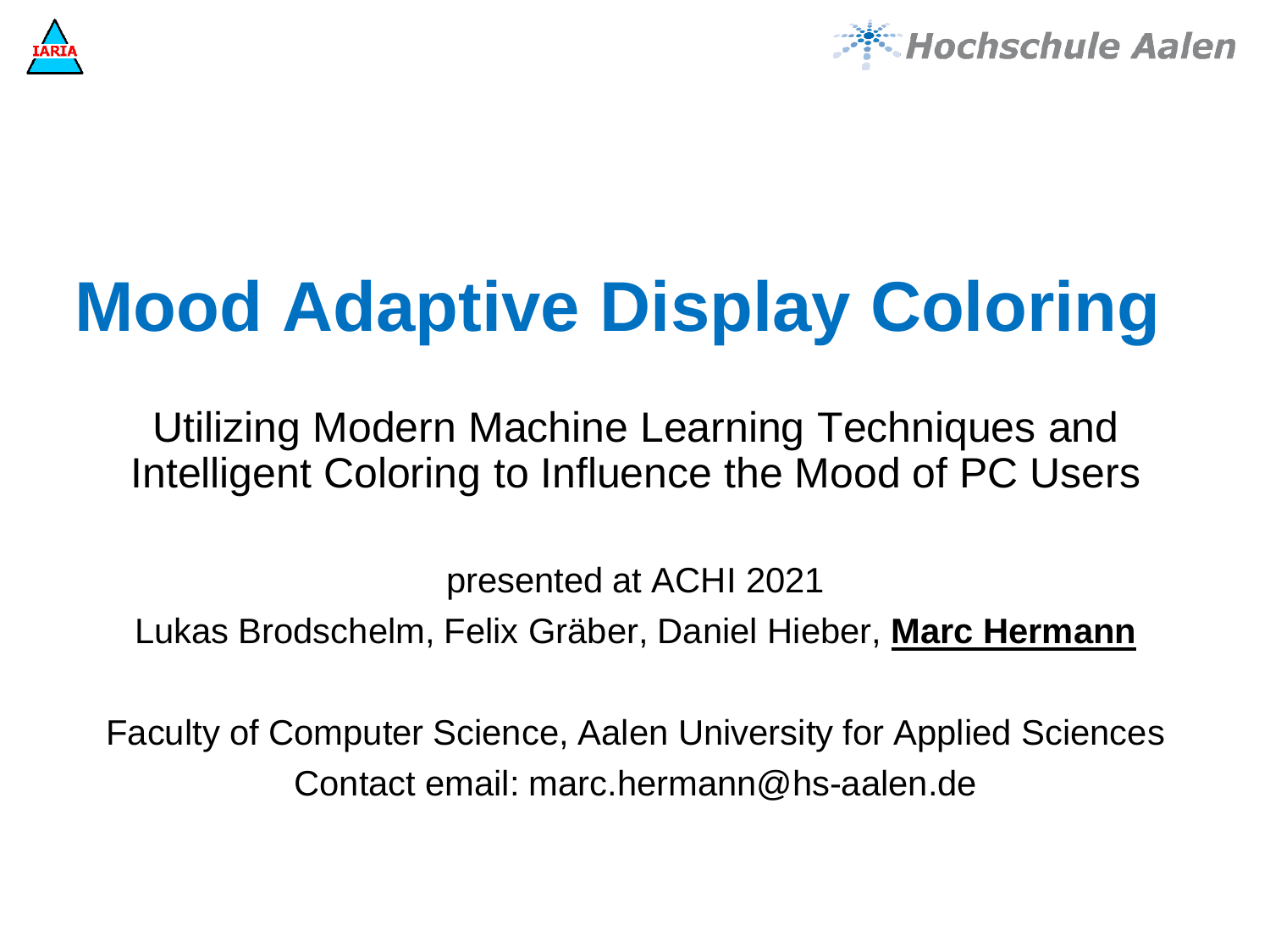## **Marc Hermann**

- Study of Computer Science, Doctoral Thesis 2013 (Ulm University, Germany)
- Certificate of Higher Education Pedagogy (Baden-Württemberg Certificate)
- Software Developer (Inneo Solutions GmbH, Germany)
- **Senior Developer** (Veroo Consulting GmbH, Germany)
- Since 04/2009 Lecturer for several courses like C, C++ and Java Programming, Software Engineering, Algorithms, Human Computer Interaction (Aalen University for Applied Sciences, Germany)
- Current Research Areas include Topics in Human Computer Interaction, E-Learning, Gamification and Mobile Augmented Reality



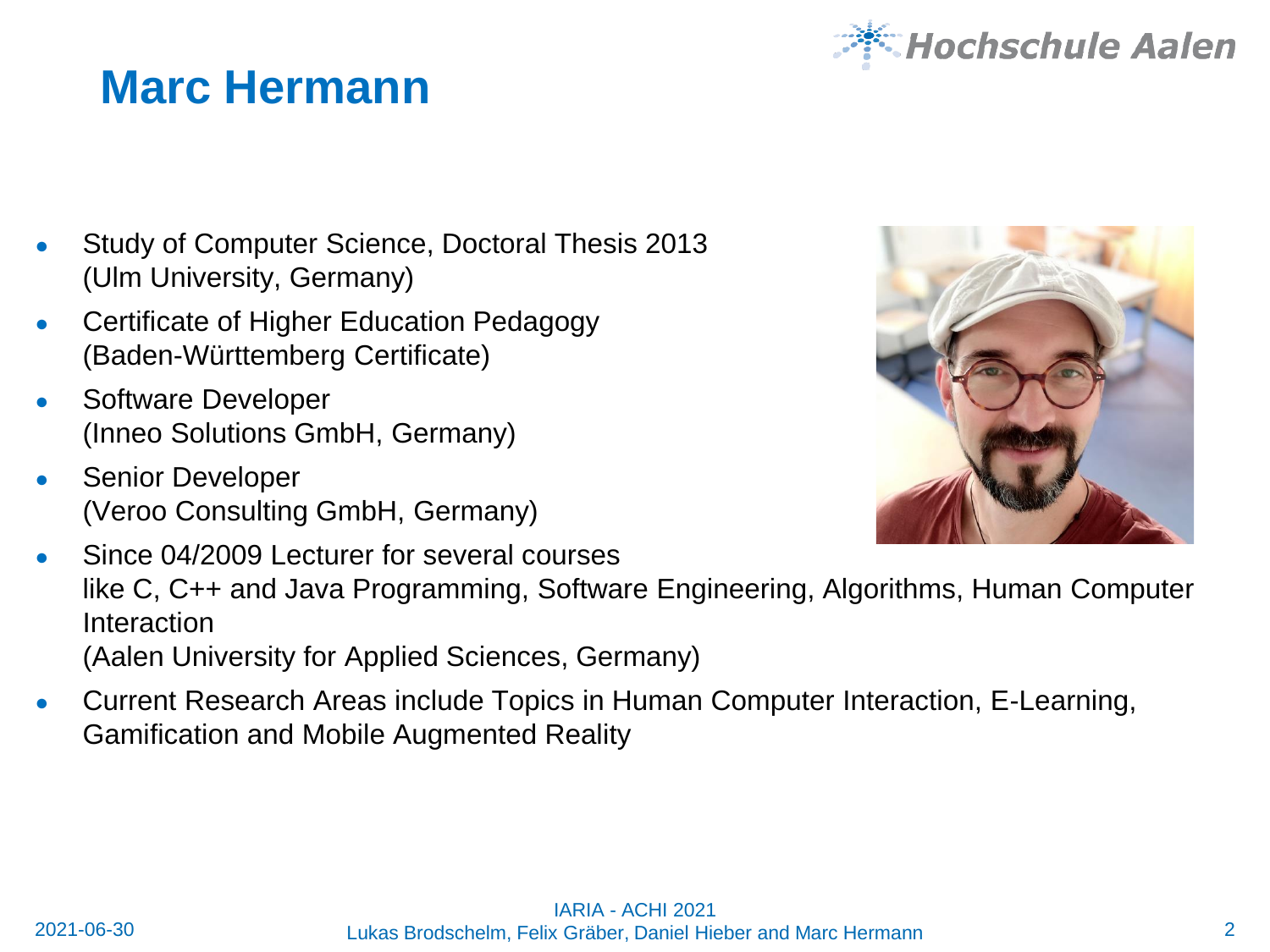

#### **Motivation**

- colors affect human emotions and behavior (Elliot and Maier 2012)
- emotion can already be recognized and measured quite precisely with machine learning
- goal: improve attention and productivity of work with computer devices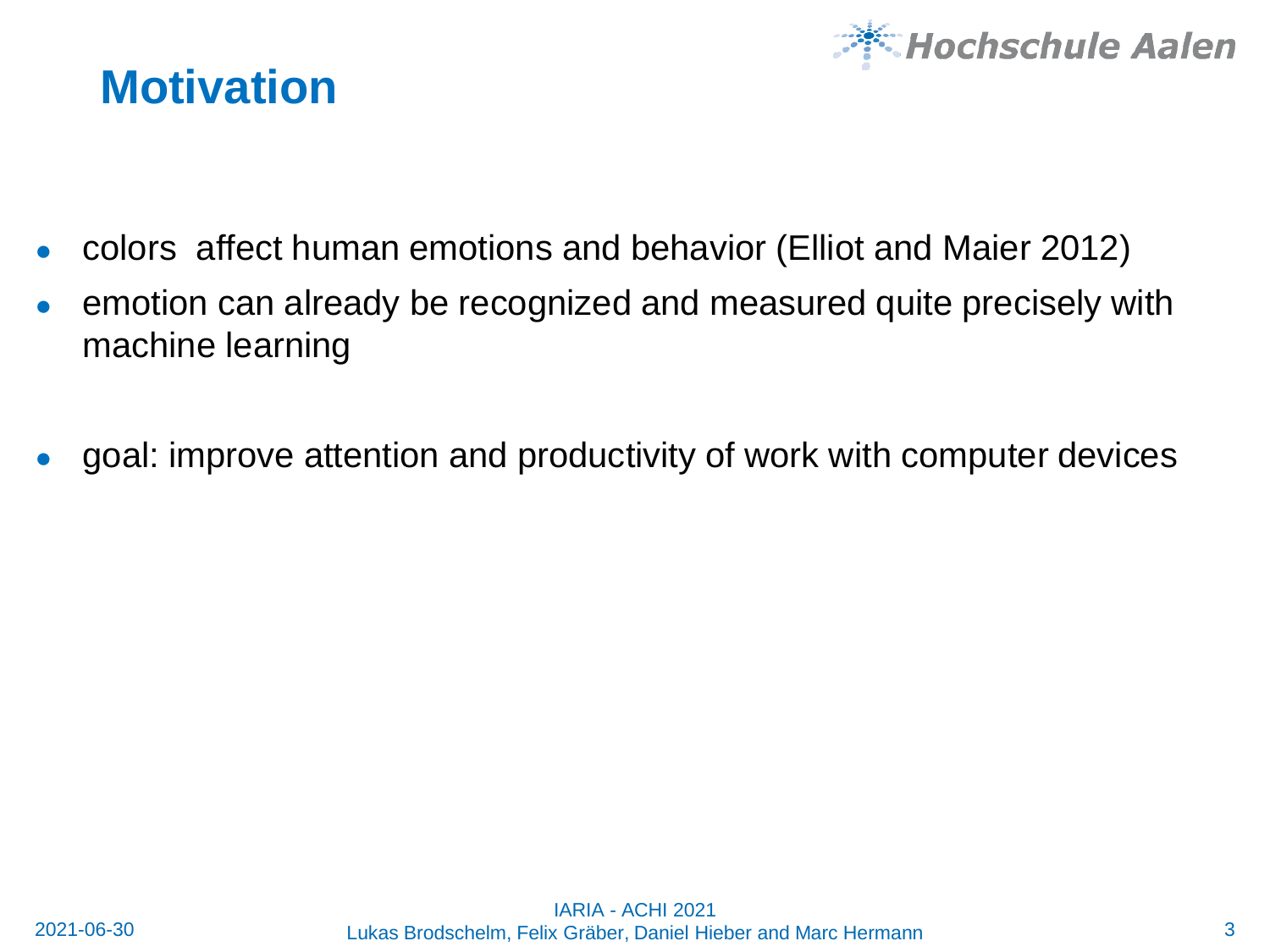

## **Mood Adaptive Display Coloring**

- background activity providing avareness of mood of user
- no interruption in work flow
- basic knowledge of color psychology as foundation
- highly customizable/personalizable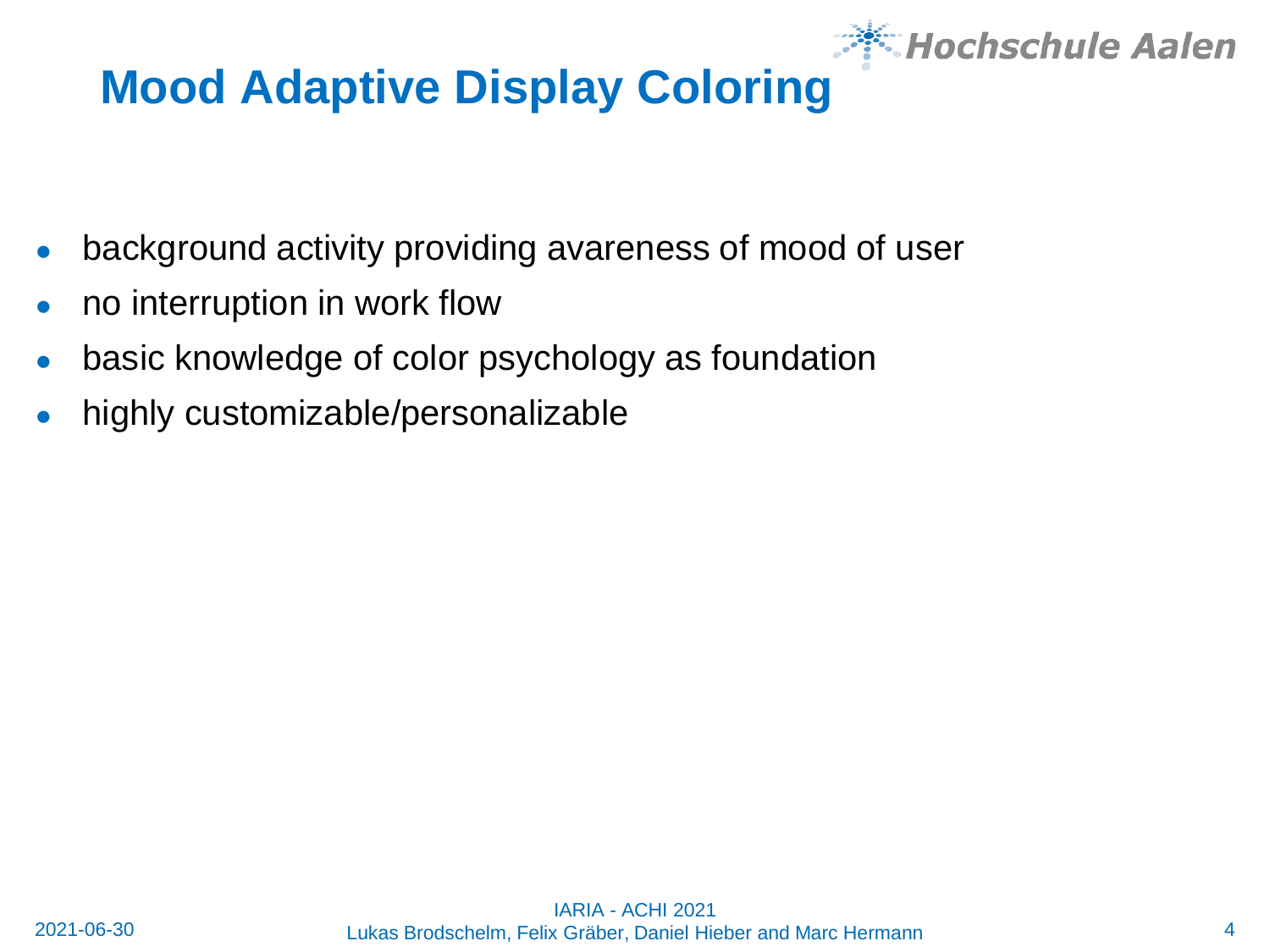## *lochschule Aalen*

## **Solution Concept**

- modular architecture for high adaptability
- user profiles for customizability
- replaceable interface providing communication between components for high interoperability
- face recognition client for passive mood recognition
- user client for active mood input

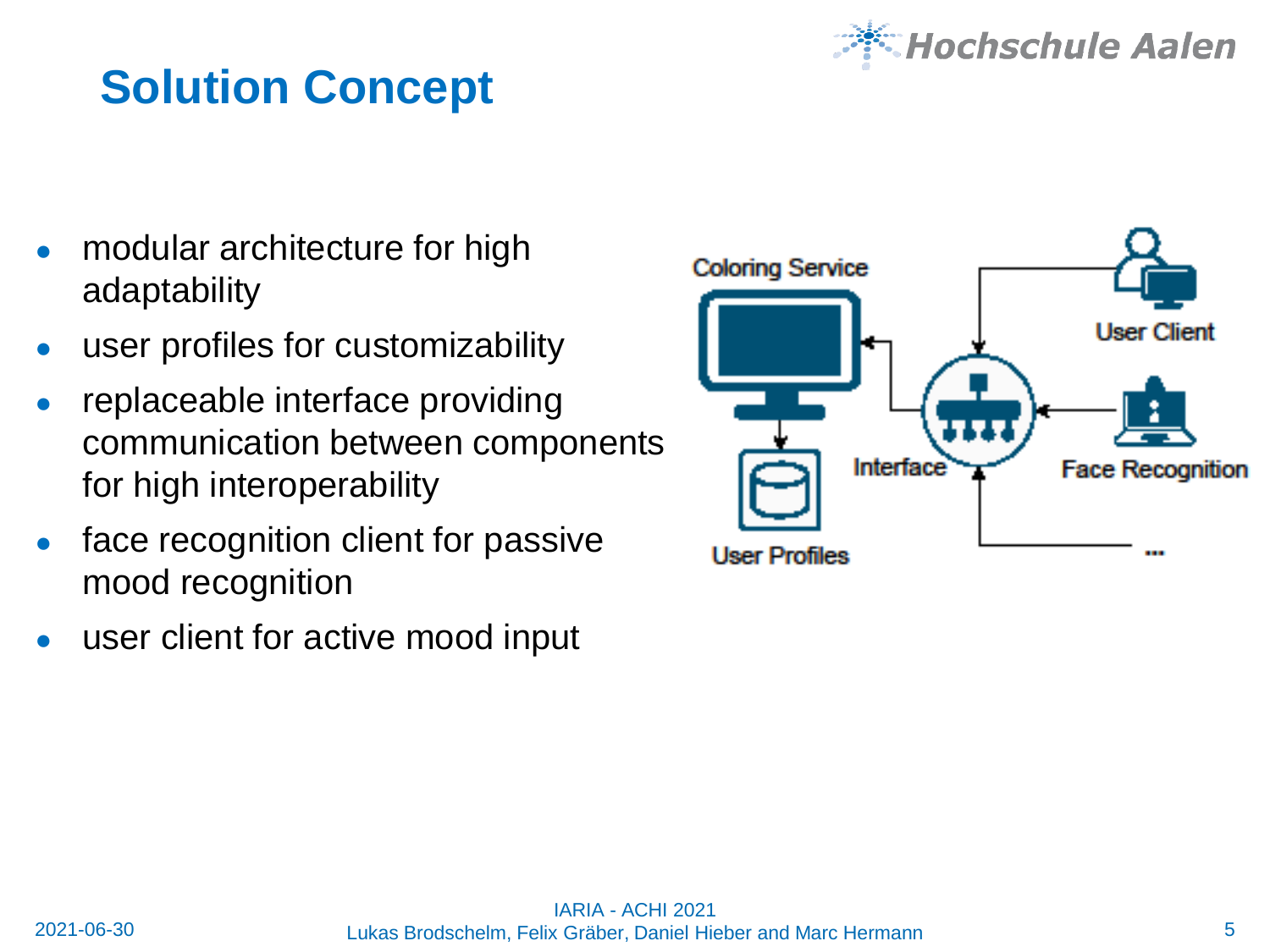## **Solution Architecture**

- core of service is the color server
- hudkit used to provide a color overlay
- communication between color server and hudkit realized by websockets
- color server listens on its d-bus interface for commands
- all clients communicate with server by d-bus interface
- default and user profile are used by color service



**Coloring Service** 

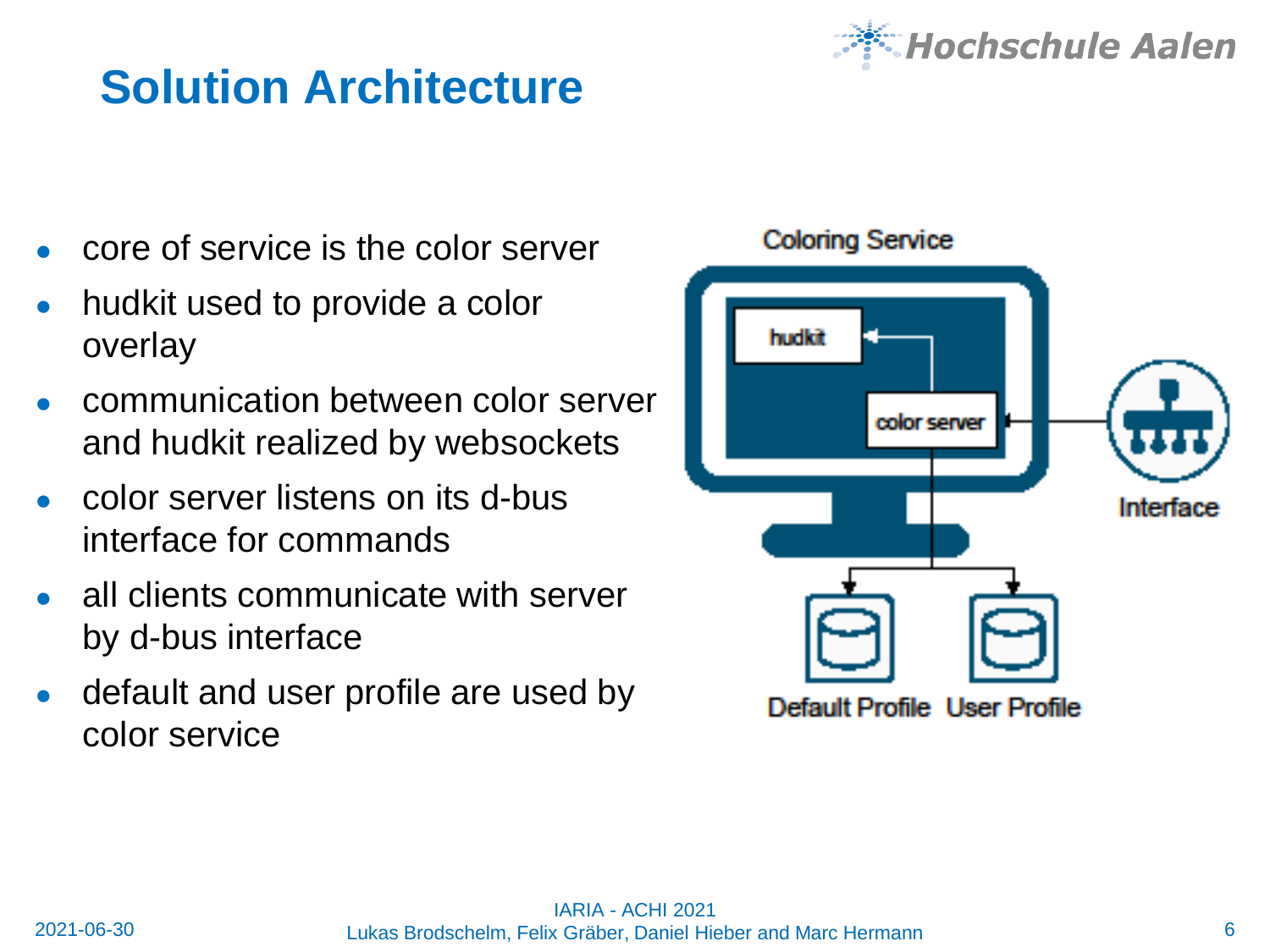

### **Survey**

- Online-Survey on colors and associations
- Default profile based on results of survey

| <b>Color</b> | Ca    | $\mathbf{V}$ | <b>Sa</b> | Co    | M     | St    | H     |
|--------------|-------|--------------|-----------|-------|-------|-------|-------|
| red          | 3.79  | 14,86        | 13,38     | 7,32  | 9,37  | 35,20 | 8,45  |
| orange       | 8,24  | 19,41        | 18,09     | 6,02  | 3,02  | 16,94 | 13,49 |
| yellow       | 3,53  | 21,15        | 7,21      | 8,95  | 3,78  | 14,31 | 17,53 |
| green        | 22,09 | 18,34        | 15,44     | 15,49 | 2,27  | 2,96  | 24,72 |
| blue         | 25,23 | 9,64         | 16,32     | 28,74 | 7,55  | 4,77  | 14,25 |
| violet       | 11,37 | 3,35         | 11,32     | 5,34  | 11,48 | 5,76  | 6,56  |
| grey         | 11,11 | 0,40         | 5,44      | 13,08 | 27,49 | 3,95  | 2,27  |
| black        | 12,81 | 2,68         | 10,29     | 13,43 | 29,61 | 6,74  | 4,41  |
| pink         | 1,83  | 10,17        | 2,50      | 1,72  | 5,44  | 9,38  | 8,32  |

Emotional Connection to Colors Survey, n=522, Values in %

Ca=Calm, V=Vitalizing, Sa=Safety, Co=Concentrated, M=Melancholy, St=Stressed, H=Happiness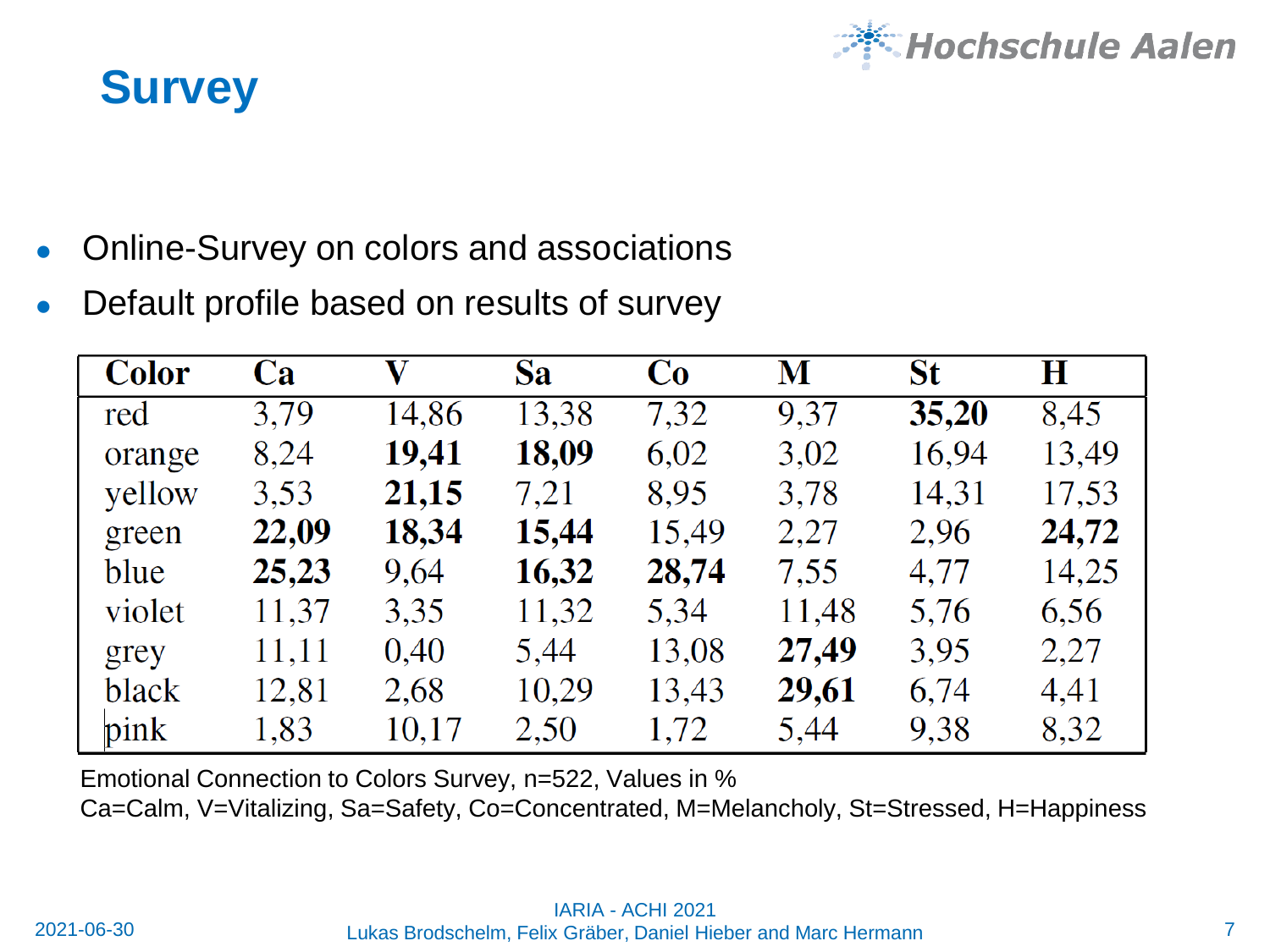

### **Usage Example**



A: neutral, B: mad, C. bored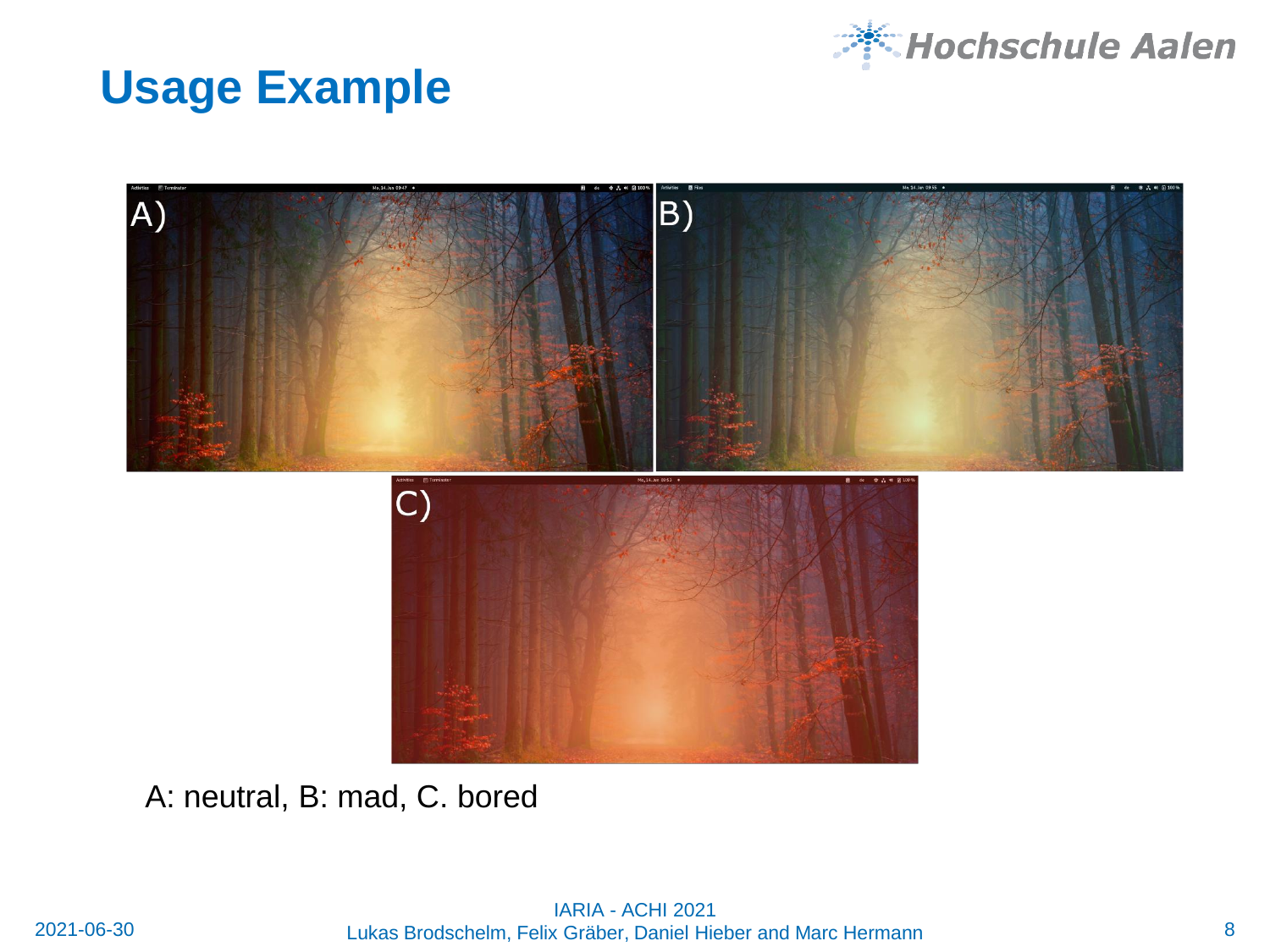

### **Conclusion**

- concept of software reacting on user's mood by changing coloring of display
- survey to identify colors for moods
- fully functional prototype for MAD-Coloring
- concept for case study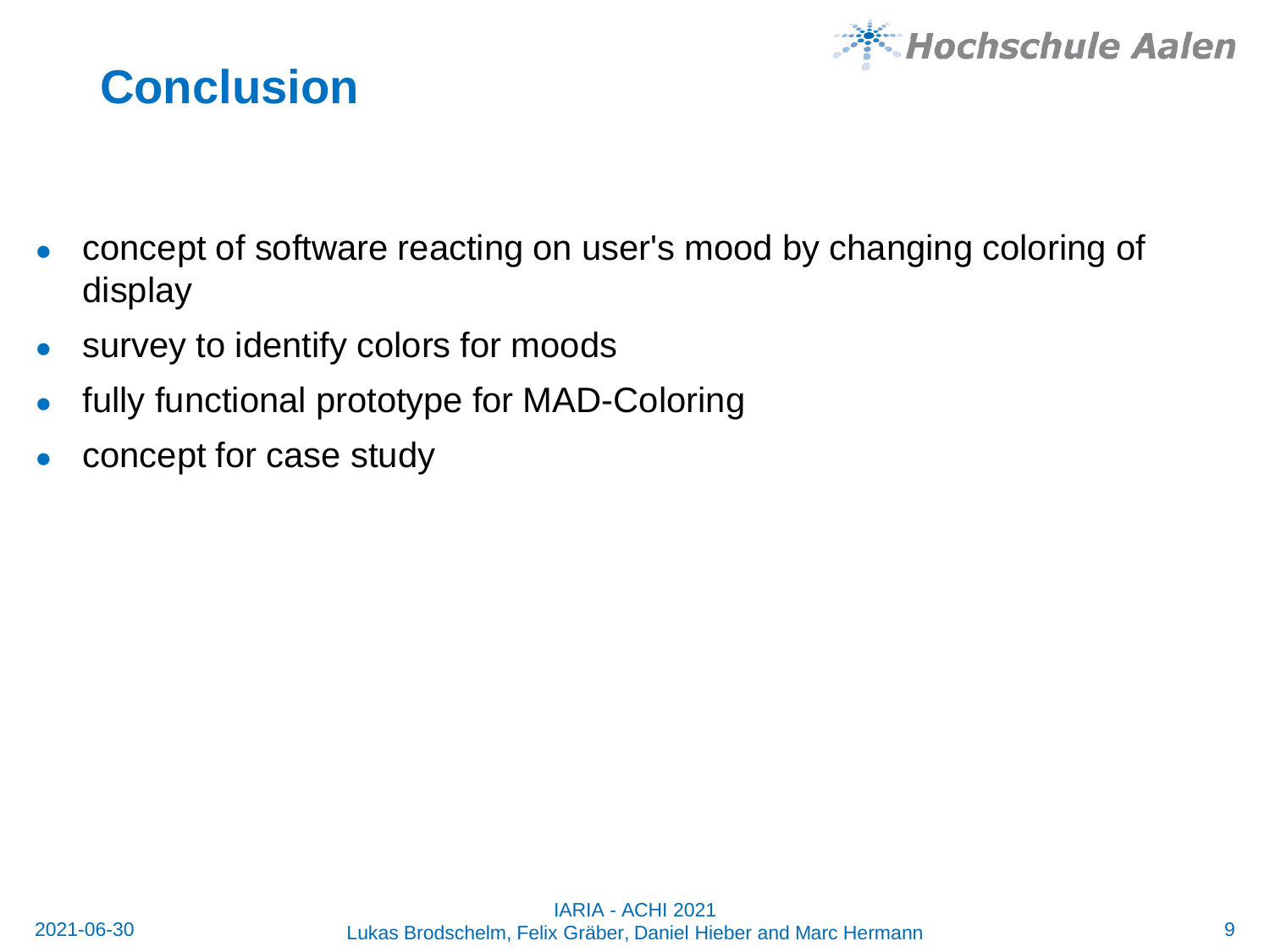

#### **Future work**

- software improvements, especially in display component
- emotion recognition improvements combining multiple inputs (e.g. facial recognition and health sensors of smartphones
- study, preferrably long-term study involving medical/psychological professionals